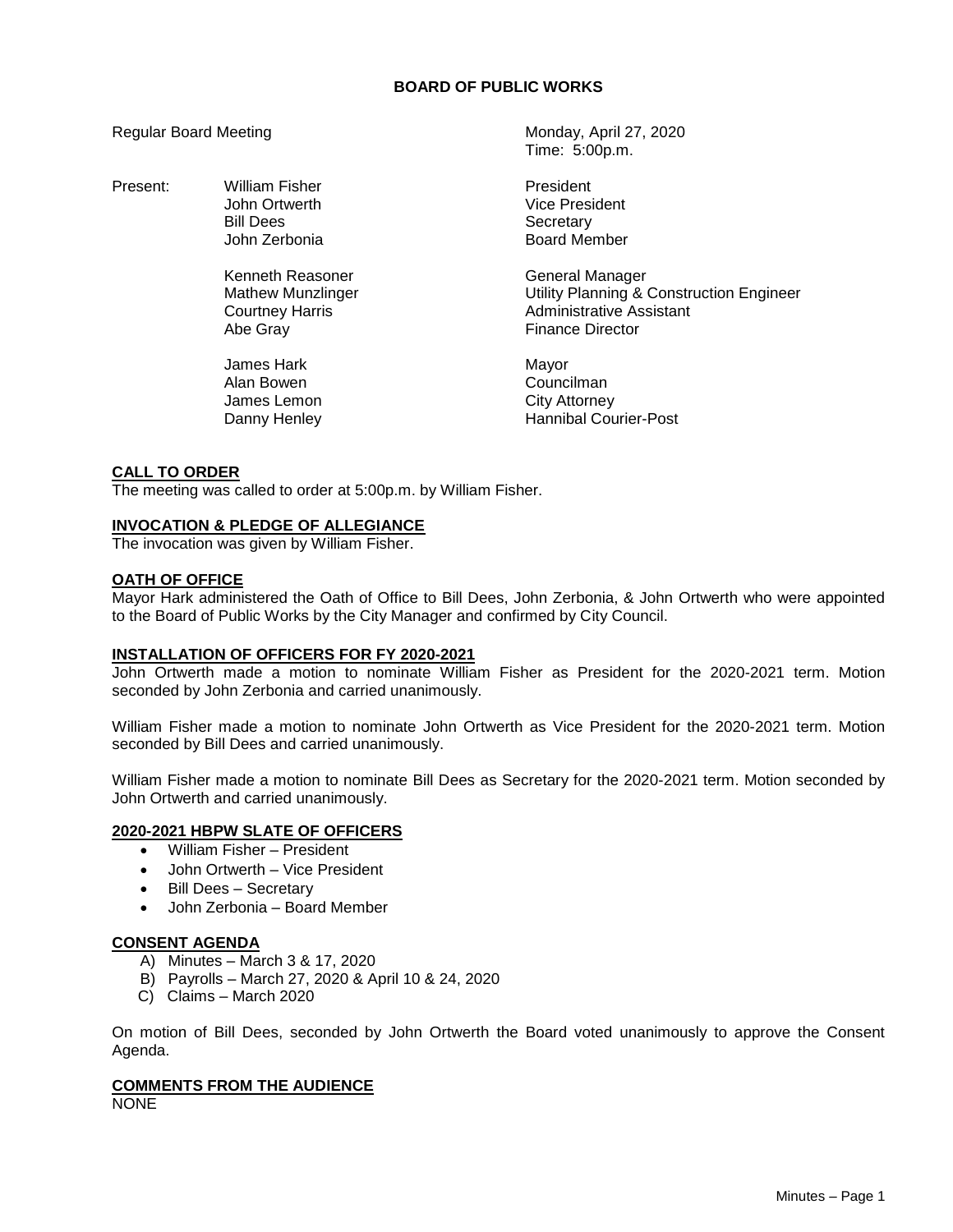# **GENERAL MANAGER & OPERATIONS REPORT**

Ken Reasoner highlighted information regarding upcoming events for the new Board members including a Board study session and review of the budget, a possible joint study session with City Council to review the budget, and Board orientation sessions. Mr. Reasoner noted the fiscal year begins July 1, 2020.

Ken Reasoner reported an extension policy and builder/developer packet will be compiled for all of the builders/developers of the City of Hannibal. Mr. Reasoner noted this packet will be beneficial for information on how to conduct business with the City of Hannibal and the Board of Public Works.

Ken Reasoner reported policies and operating procedures have been adjusted and put in place to aid with the COVID-19 outbreak. Mr. Reasoner noted community and customer connection has been very important, and a website was developed with articles and a video explaining the changes of HBPW customer service operations. Mr. Reasoner noted the SmartHub app has been a great tool for customers to continue to view and pay their utility bill, monitor daily usage, sign-up for notifications, directly contact HBPW staff, and residential customers can also sign up for services online. Mr. Reasoner noted the facilities are currently closed to the public and the Business office is available by phone or e-mail Monday-Friday, 7:30a.m.-4:30a.m. Mr. Reasoner noted late fees and disconnects have been suspended and ample notice will be given to the customers before returning to normal operations with a 30-day notice that will be provided. Mr. Reasoner noted the HBPW staff will continue to strive to meet social distancing guidelines and the HBPW is in good shape on PPE. Mr. Reasoner noted there will be a phased reopen plan that will occur in the future and the HBPW will be sharing information on the utilities financial impact to the Federal and State policymakers at their request.

Ken Reasoner reported a payment KIOSK machine has been installed at the HBPW Business office entrance and he is hopeful the machine will be operating by May 1, 2020 to give customers 24-hour access to make a payment.

Ken Reasoner reported James Lemon will be giving an update on the 2-Rivers Industries recycling fee later in the meeting.

Ken Reasoner reported lower pricing in purchase power has been reported at this time, and the capacity factor and all-in cost per MWh for Prairie State is 87% and \$63.49.

Ken Reasoner reported Public Relations highlighted the #HannibalProud campaign and noted the Sewer Crew was recognized for the month of March. The article was based on the use of the new technology to raise manholes to grade for smoother transition.

Ken Reasoner reported for the month of March, the managers recognized the entire HBPW Team as the Employee of the Month for making a difference during this historic event.

Ken Reasoner reported in the Stormwater Department, the Missouri Department of Natural Resources (MDNR) released a draft of the MS4(Municipal Separate Storm Sewer System) permit that will begin October 2021.

Ken Reasoner reported there were no Storm Sewer repairs during the month of March. Mr. Reasoner noted the HBPW crews assisted to install a temporary pump at the pump station located behind the Mark Twain hotel. The installed pump is a spare influent from the Wastewater Treatment Plant. Mr. Reasoner recognized Mathew Munzlinger, Jared Stewart and crew for assisting with the project.

Ken Reasoner reported in the Electric Department, the overall availability rate for the past 12 months is 99.988%. Mr. Reasoner noted the crew has also been assisting with work associated with the McDonald's renovation project that is wrapping up.

Ken Reasoner reported the Water Crew replaced 2 services, repaired 11 services, and installed 2 services. Mr. Reasoner noted 5 hydrants were flushed, and the crew completed 147 utility locates and 135 service calls.

Ken Reasoner reported the Sewer Collection crew responded to 13 reported stop-up calls with 2 being on the HBPW's system and 11 on the customer side. One of the stop ups resulted in a SSO (Sanitary Sewer Overflow) and was reported to MDNR. Mr. Reasoner noted crew was able to clean 12, 326 feet, and televise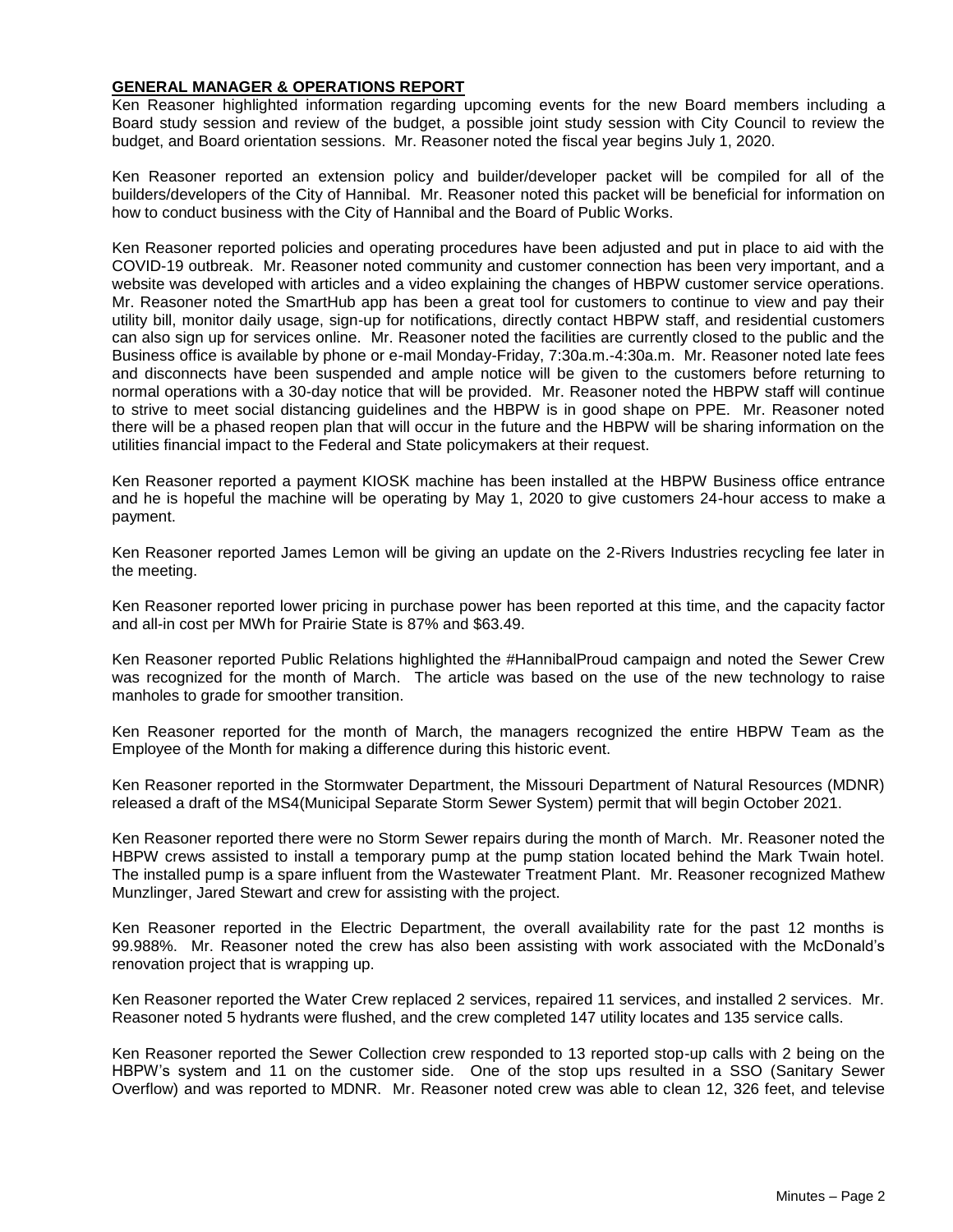7,598 feet for the month. The crew also raised 10 manholes due to street paving projects in 2019, and completed the annual check of creek crossings with no major issues found.

Ken Reasoner reported at the WTP (Water Treatment Plant) & WWTP (Wastewater Treatment Plant) the load forecast and past due forecast are being affected by COVID-19. The water production is down at this time at the WTP, and the flow at the WWTP is down as well compared to last year.

Ken Reasoner reported the AMI (Automated Meter Integration) update has been put on hold due to the COVID-19 outbreak. Mr. Reasoner noted Aclara the vendor has travel restrictions at this time which will delay the activation of these devices.

Ken Reasoner reported the Business Office reported a total of 3,200 calls for the month of March with each phone call being resolved under 2 minutes. Mr. Reasoner thanked the Customer Service Representatives for all of their hard work during this time.

### **FINANCIAL REPORT**

Abe Gray presented the Board with the financial results for the month of March 2020, year to date results, and key financial ratios. Mr. Gray presented the Dashboard presentation to the Board as a review of Key Performance Indicators trailing the last six months.

### **PROJECTS REPORT**

Mathew Munzlinger presented the Board with an updated progress report of ongoing projects. This includes projects from the Water System and Water Treatment Plant, as well as the Sewer System and Wastewater Treatment Plant. Mr. Munzlinger noted the progress of these projects and studies are acceptable and will continue as weather permits.

#### **NEW BUSINESS**

### **Business Park Easement – Mathew Munzlinger**

Matt Munzlinger reported earlier this year a representative of Liberty Utilities requested to install a new gas main up the east side of the Business Park property to tie in two portions of their distribution system. Mr. Munzlinger noted this is an opportunity to have the necessary utilities in place when a business builds on one of the lots within the Business Park. Mr. Munzlinger noted he has been corresponding with legal counsel on agreeable easement language and recommended approval of the presented Business Park Easement.

On motion of Bill Dees, seconded by John Ortwerth the Board voted unanimously to approve the Business Park Easement as presented. The easement will be sent to City Council for approval.

#### **Indian Mounds Substation Site – Mathew Munzlinger**

Mathew Munzlinger reported in an effort to improve the electrical system an area of improvement is the Indian Mounds Substation Site. Mr. Munzlinger noted due to the age of the substation, several upgrades to the equipment, and safety concerns it was recommended to build a new substation. The presented property purchase is approximately 0.90 of an acre from Lowes to complete the construction that will allow the current substation to remain in service while construction occurs. Mr. Munzlinger and staff recommend approval of the presented agreement so that it can be presented to City Council for approval.

On motion of Bill Dees, seconded by John Zerbonia the Board voted unanimously to approve the Contract for the Sale of the Real Estate as presented. This contract will be sent to the City Council for approval.

#### **FY2020-2021 Budget Process Overview – Abe Gray**

Abe Gray reported one of the decisions that will need to be made at the May regular Board meeting will be to approve the FY2020-2021 finalized budget. Mr. Gray noted due to the timeframe of approval, he recommended holding a Special Meeting on May 11<sup>th</sup> to discuss and review the finalized budget and the capital improvement plan. The Board agreed to hold a Special Meeting on May 11, 2020 at 1:00p.m.

# **CITY ATTORNEY – PENDING MATTERS**

James Lemon reported the recycling ordinance was passed several years ago and now needs to be renewed due to an expiration at the end of April 2020. Mr. Lemon noted the Governor postponed the election until June 2020, and due to the circumstances it was recommended and agreed to terminate the collection of the recycling